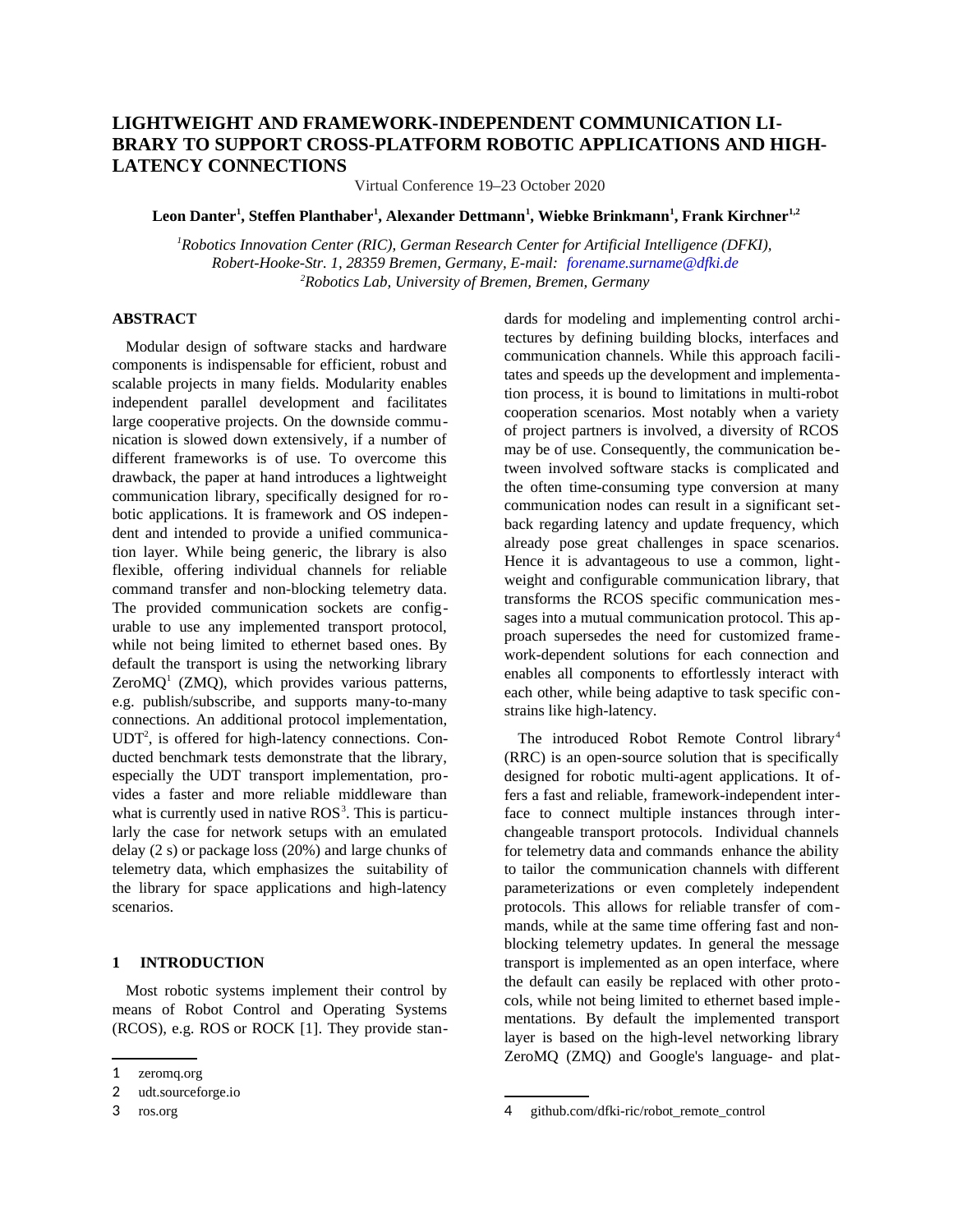form-neutral protocol buffers protobuf<sup>5</sup> for serialization. With special regard to space applications, which by nature have to deal with high signal delays, a reliable UDT based point-to-point protocol option is implemented in order to support high-latency connections.

In this paper, section 2 elaborates on the concept and implementation of the library. Section 3 describes and discusses setup and results of benchmark tests performed with the library in comparison to ROS. Section 4 concludes the paper and briefly depicts a number of use-cases.

## **2 METHOD AND IMPLEMENTATION**

### **2.1 Concept and Class Structure**

The introduced Robot Remote Control library is a lightweight, pure C++ library compiled with CMake. Only OS dependencies are the protobuf, protobufcompiler and ZMQ libraries, which run on most OS systems and support a broad scope of languages.

In order to communicate using the presented library, two entities have to exist. On the one hand the ControlledRobot class (CR), which is receiving commands and sharing telemetry updates. On the other hand the RobotController class (RC), which is sending commands and receiving telemetry data. While the chosen names might seem limiting, each robot or network node can define an arbitrary amount of both available objects and send as well as receive commands or telemetry to as many entities as required. Thereby commands are getting acknowledged upon retrieval. The receipt of telemetry data on the other hand is not confirmed by default. Both classes are compiled into individual shared libraries during the build process.

Fundamental to these two classes is the transport implementation, which by default uses the ZMQ networking library. During transport initialization the IP address and port number for connecting the sockets are defined. The generated transports are handed to the CR and RC in their constructor. Thus offering endless opportunities to configure the command and telemetry channels to best accommodate the needed requirements for any setup.

Both classes, CR and RC, implement the abstract update function from their UpdateThread base class, which handles the periodic call of the update method in its own thread. Both, commands and telemetry buffers are immediately sent via the respective communication sockets of one class object and are evaluated and processed in the update method of the other class. In an effort to make the last telemetry message available for reliable requests over the command transport channel, the most recent telemetry entry is also stored in a buffer on the CR side.

The library provides a rich set of message types including e.g. Twist, JointState and Wrench. Additional types can easily be defined in the proto3 formatted RobotRemoteControl.proto<sup>6</sup> file. However a more enduring way to extend the libraries functions and message types is offered via inheritance. The library can act as a base library and enables encapsulation of additional features and types in form of another shared library (as shown in the examples on github<sup>7</sup>). This approach allows to comfortably accommodate task specific requirements, while profiting from a seamless integration of developments and updates from the main library. Besides the extended library remains compatible with the base one.

## **2.2 Message Types**

The table below (Tab. 1) lists all currently implemented command and telemetry types. At this point it shall be emphasized that the presented set serves as a generic foundation and can easily be extended with the methods described in the previous sub-section.

| Commands      | Telemetry         |
|---------------|-------------------|
| Pose          | Pose              |
| JointState    | JointState        |
| GoTo          | WrenchState       |
| Twist         | SimpleSensor      |
| SimpleAction  | <b>RobotState</b> |
| ComplexAction | Map               |
| LogLevel      | LogMessage        |

*Table 1: Available command and telemetry types*

### **2.3 Serialization**

The afore mentioned .proto file contains the basic message description with a straight forward syntax:

message Position { double  $x = 1$ :  $doub$ le  $y = 2$ ;

| попле    |  |  |
|----------|--|--|
| double z |  |  |

<sup>5</sup> developers.google.com/protocol-buffers

<sup>}</sup>

<sup>6</sup> github.com/dfki-ric/robot\_remote\_control/blob/ master/src/Types/RobotRemoteControl.proto

<sup>7</sup> github.com/dfki-ric/robot\_remote\_control/tree/master/examples/extending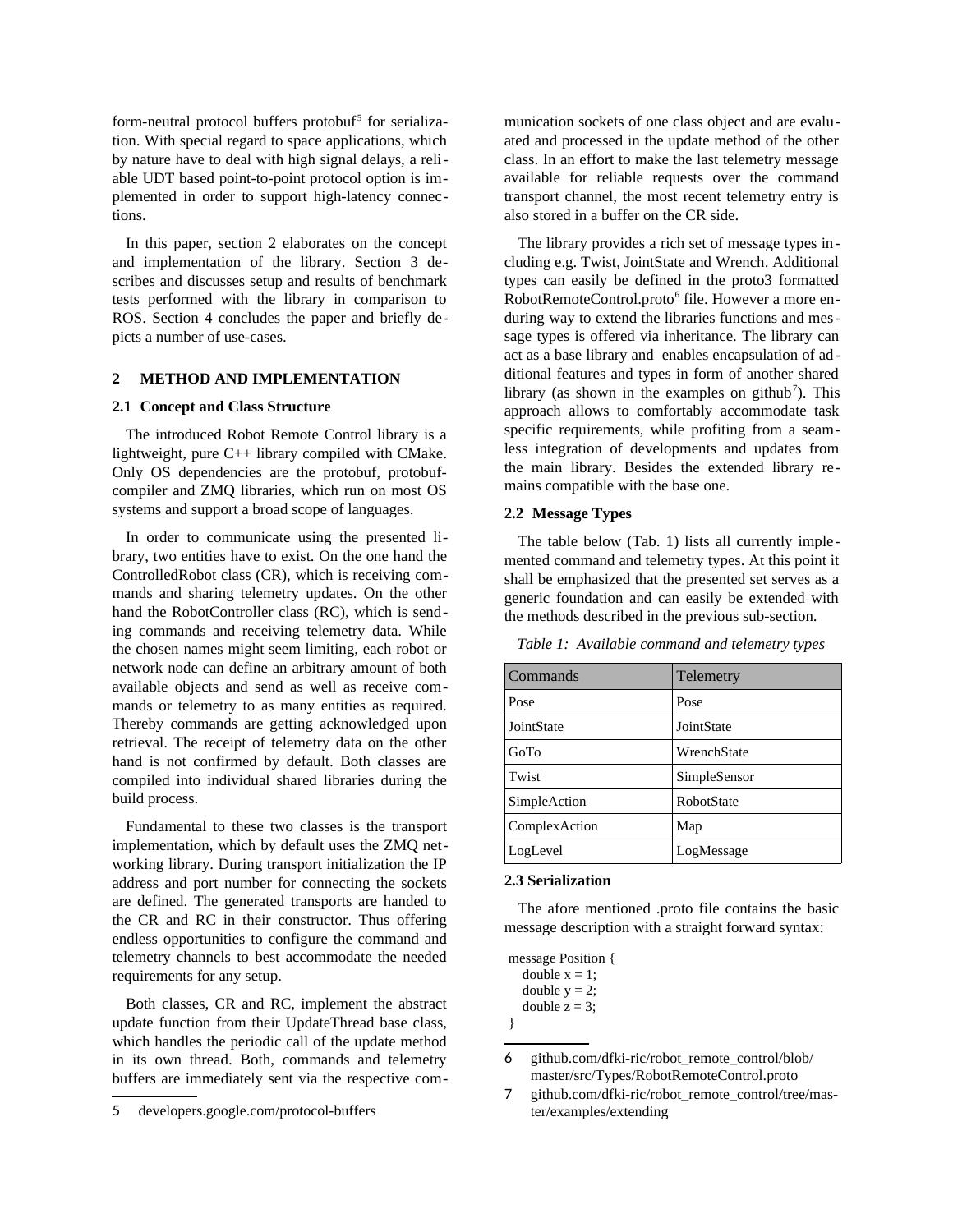Making use of the protobuf compiler library protoc<sup>8</sup>, this file is processed into a header and implementation file, handling de-/serialization of all described message types. The generation of these files is triggered by Cmake during the build process of the library.

## **2.4 Transport**

By default the libraries transport layer is using ZMQ. ZMQ is an open-source, high-performance, asyncronous messaging library, which can run without a message broker. It offers a number of messaging patterns like publish/subscribe, request/reply or fan-out/fan-in. Thus offering reliable and non-blocking message transfer as well as the opportunity for many-to-many connections.

As an alternative transport a UDT implementation is included as part of the library. UDT is a reliable UDP [2] based transport protocol, with its own reliability and congestion control algorithm. It establishes a point-to-point connection, is highly configurable and specifically designed for data intensive applications. Furthermore UDT is able to use unlimited bandwidth at least within terrestrial areas [3].

Next to the implemented transport option, any transport, even satellite or radio communication can be added to the library, as long as it provides reliable send() and receive() functions and implements the Transport.hpp interface.

## **3 PERFORMANCE TESTS**

### **3.1 Experimental Setup**

In order to benchmark the library, an experiment is set up to classify its performance in comparison to the commonly used ROS framework. In an effort to minimize disturbances due to general network traffic an independent local wireless network is setup using an Alice Modem WLAN 1421 fabricated by Arcadyan. Two hosts, Dell Inspiron 15 7000 running Ubuntu 18.04, and Samsung R519 running a docker image of Ubuntu 18.04, are connected to the network and each launch an executable in the scope of the experiment. The two testing entities can act as ROS nodes using the Melodic Morenia distribution, but they can also provide independent communication sockets using the presented library. The executables are run as sender or repeater, while the latter is returning the received message (telemetry) or an acknowledgment (commands) back to the sender. Thus the round trip or transmission time can be measured reliably without error-prone time synchronization of the host systems.

Before each experiment the network properties are analyzed as described in 3.2. For each test the round trip time of telemetry data or transmission time of commands is measured over 200 consecutive runs, while the final results are composed by three complete tests, conducted on different days. Communication over the telemetry channel is evaluated by sending a random strings of defined byte size forth and back using topics (ROS) or non-blocking telemetry transport (RRC). Commands, in the form of a random twist message, are send from one executable and receive a uint16 formatted acknowledgment in return. Per default the command transfer implemented by the RRC library gets acknowledged with an uint16 upon retrieval. For ROS this reliability feature is induced as a service call with a twist command as request and an uint16 as response. While UDT communication is always point-to-point, the ZMQ transport is configured to transfer telemetry data via publish/subscribe and commands using the request/reply pattern.

With special regard to space applications in orbital and planetary environments, which by nature have to deal with high signal delays, an additional round of tests is conducted with an artificial delay. The delay is emulated on the senders hosts network interface using netem<sup>9</sup>. This allows to provide a reproducible high-latency scenario. Netem is an enhancement of the linux traffic control facilities and is configured to replicate a fixed delay of 2000 ms. Furthermore it is used to emulate a package loss of 20 % for another set of command transfer time measurements.

#### **3.2 Network properties**

To ensure reproducibility the local wireless network is characterized before each conducted test. The network latency and packet loss is measured through an ICMP echo request using the commonly known ping<sup>10</sup> command over 100 consecutive runs. In order to quantify the available tcp bandwidth and latency variation (jitter) the iperf $3<sup>11</sup>$  tool is used. The following table (Tab. 2) lists the mean network properties for each network setting.

<sup>8</sup> manpages.ubuntu.com/manpages/focal/en/man1/ protoc

<sup>9</sup> manpages.ubuntu.com/manpages/bionic/man8/tcnetem

<sup>10</sup> manpages.ubuntu.com/manpages/cosmic/man8/ping

<sup>11</sup> manpages.ubuntu.com/manpages/focal/en/man1/iperf3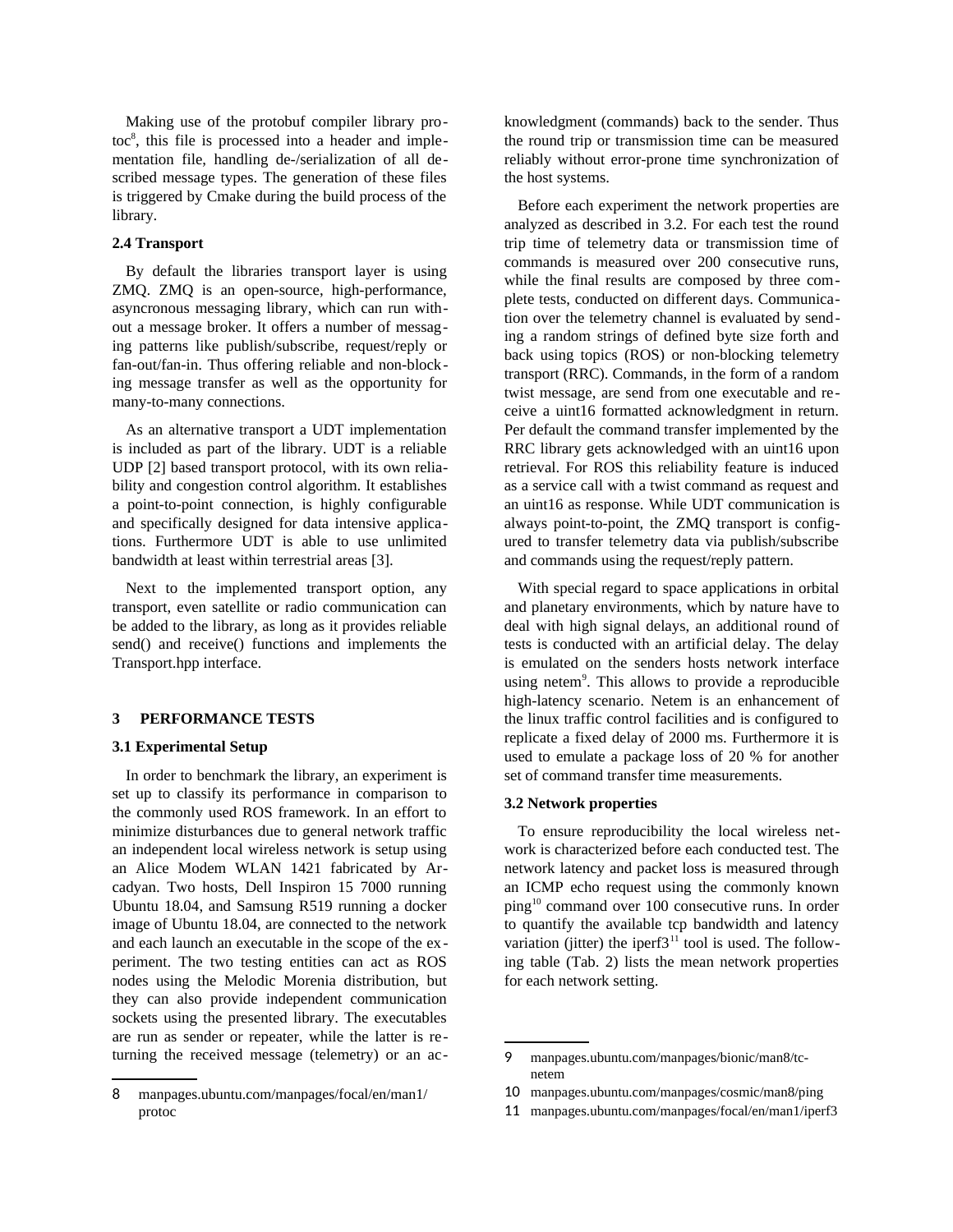|                          | <b>Default</b> | package loss<br>$(20\%)$ | Delay<br>$(2000 \text{ ms})$ |
|--------------------------|----------------|--------------------------|------------------------------|
| Latency (ms)             | 9.6            | 13.1                     | 2012.5                       |
| Bandwidth<br>(Mbits/sec) | 10.45          | 0.78                     | 3.35                         |
| Jitter (ms)              | 3.26           | 25.8                     | 6.4                          |
| Loss $(\%)$              | 0.0            | 20.8                     | 1.6                          |

*Table 2: Average network properties of the three network configurations*

#### **3.3 Results**

Since the wireless network that was used for testing is a local router the following section will focus on qualitatively comparing round trip and transmission times of the different communication implementations. Since establishing a connection does require some additional time, all initial time measurement values are sliced off the plotted data to enhance visibility.

#### **3.3.1 Command Transfer**

The following figure (Figure 1) shows boxplots for the transmission time of randomly generated twist commands averaged over three experiments with 200 runs each. Over the y-axis the ROS communication, using a ROS service call, is compared to two transport implementations of the RRC library, namely ZMQ and UDT.

Over the course of all network configurations (default, package loss and delay) ZMQ consistently achieves the fastest command transfer. UDT clocks in at around twice the speed for all runs without an emulated delay. With the two seconds of latency, the comparably small transfer time of  $4-8 \times 10^{-3}$  s for ZMQ and UDT respectively is overshadowed. This makes ZMQ and UDT almost indistinguishable in transfer time for the network configuration with artificial delay (bottom row). Using the same network configuration, ROS needs three times as long as ZMQ or UDT to receive an acknowledgement (uint 16) about the successful command transfer.



*Figure 1: Comparing transmission times (s) for random twist commands using ROS or one of two transport implementations of the RRC library, based on either ZMQ or UDT. Results are obtained on a local wireless network in different configurations: default (top row), emulated package loss of 20% (mid row) and artificial delay of 2 000 ms (bottom row). Results are plotted on a logarithmic x-axis.*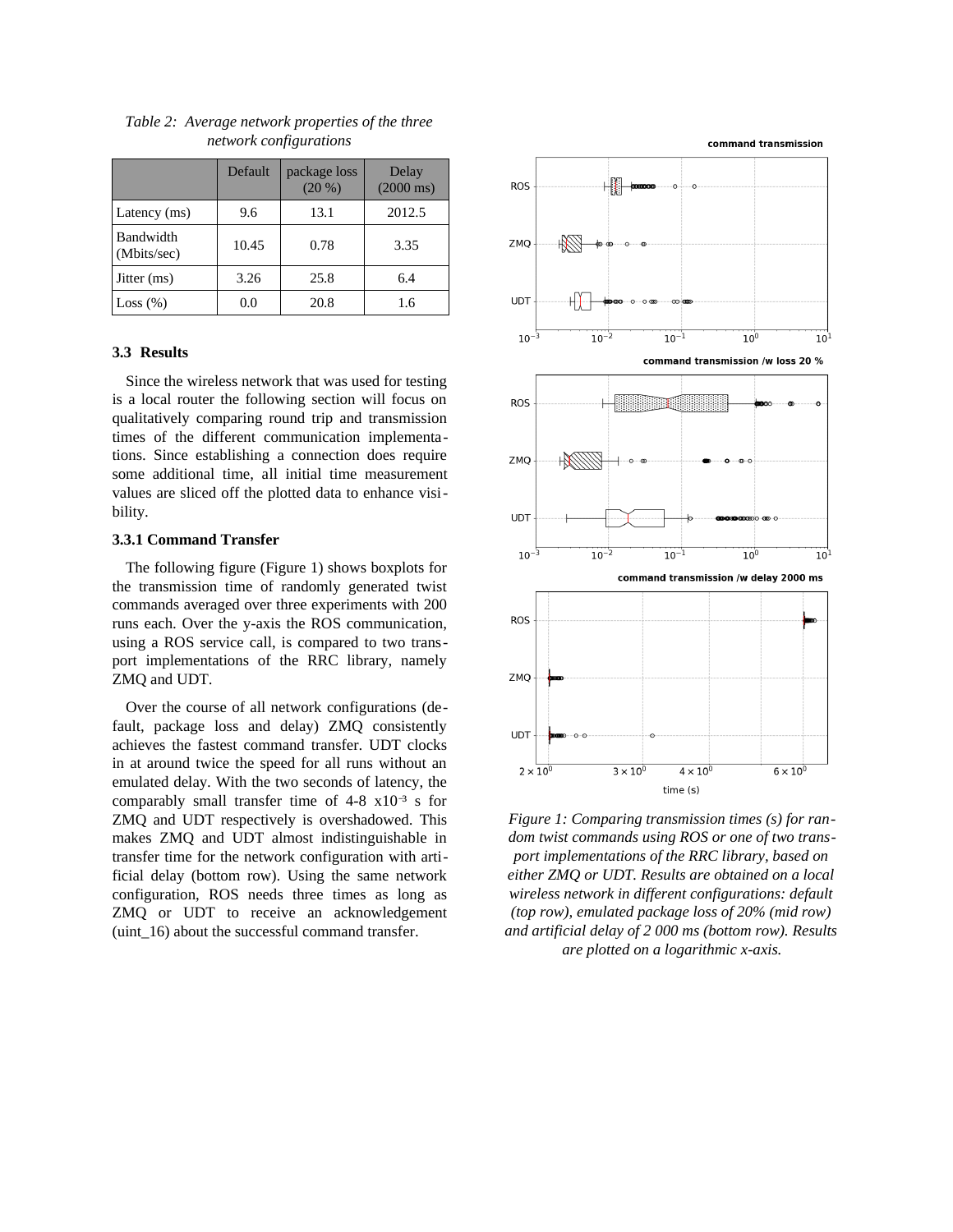### **3.3.2 Telemetry Transfer**

In Figure 2 and 3 measurements of round trip time for telemetry data are displayed. Telemetry data is constructed as a random string of specified size (1 and 10 MB) and transmitted via either ROS communication (topics) or with the ZMQ or UDT transport implementation of the RRC library.

For telemetry data with a size of 1MB all tranport options deliver in a similar round trip time. ROS transfers the random string forth and back in an average of 1.7 seconds, while ZMQ and UDT perform the same task in 1.16 and 1.45 seconds respectively. For telemetry data with 10 MB the difference in round trip time becomes more evident. ROS transport amounts to an average of 18.16 seconds, while ZMQ performs the round trip transfer in 11.4 seconds. UDT takes an average of 3.8 second. Even though the initial and usually longest round trip time is sliced away of all plotted data, ZMQ and ROS show a number of significant outliers, while UDTs outlier are much more contained and not even visible for large telemetry.



*Figure 2: Round trip time of telemetry transfer using ROS topics and the two transport implementations ZMQ and UDT of the RRC library. The two rows compare transfer of 1MB (top row) and 10MB (bottom row) respectively.*

From the three transport options only ROS and UDT are able to handle an emulated delay of 2000 ms. ZMQ is not able to successfully transfer data, even though a connection is established. On average ROS (17.6 s) takes more than 3.5 times longer than UDT (4.8 s) to transfer 1 MB of data. For larger telemetry data (10MB) this factor decreases to 1.4. However UDT takes about 15 seconds less (44.7 s) than ROS (61.6 s).

![](_page_4_Figure_7.jpeg)

*Figure 3: The two plots above show the round trip time of telemetry data (1 MB – top row, 10 MB – bottom row). The performance of ROS is compared to the UDT transport implemented by the RRC library. Both in a network with an emulated delay of 2000 ms. The ZMQ implementation cannot transfer data in networks with such high latency and is therefore excluded.*

### **3.4 Discussion**

While all transport protocols show similar performance on the default network, a disadvantage of ROS becomes evident for transfer of commands or data on a network with high delays or package loss. For the acknowledged commands this may be due to the fact that the ROS service calls are based on ROS topics. Therefore two seperate connections are used to transfer the request and response. This may result in the measured delays in comparison to the point-to-point connection of UDT or the immediate request and reply sockets of ZMQ.

In terms of telemetry transport UDT outperforms the other two transport implementations especially for higher loads and for high latency. This explicit advantage of UDT is based on the comparably small over-head and the connection-less character of the underlying UDP protocol in comparison to the connection-oriented heavy-weight TCP protocol. By design the UDT protocol is especially suited for data intensive applications, which proves well in the presented results and becomes even more evident in the experiments with emulated delay.